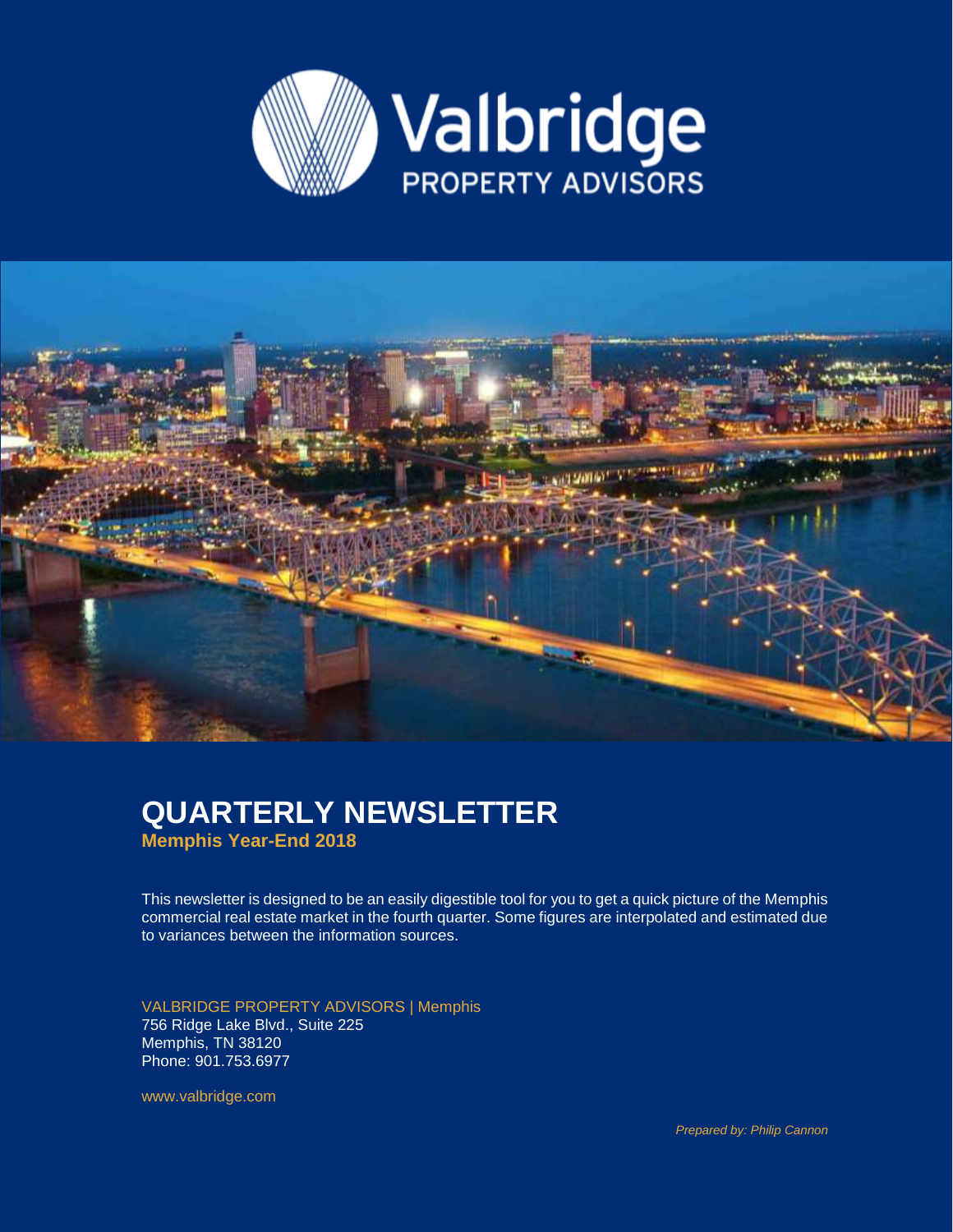

# **Retail – Snapshot**

- Rental rates and occupancy levels have improved in most submarkets over the prior year.
- Collierville submarket's rental rate has shown the highest gain since 4Q17.

| <b>Shopping Center Data - CoStar &amp; Valbridge</b> |            |                 |         |         |         |           |              |  |  |
|------------------------------------------------------|------------|-----------------|---------|---------|---------|-----------|--------------|--|--|
| <b>Market</b>                                        | <b>MSA</b> | Cville <b>'</b> | Cordova | East    | Gtown   | Oly Brnch | <b>Sthwn</b> |  |  |
| Occupancy                                            | 93.50%     | 94.00%          | 94.00%  | 97.00%  | 94.00%  | 97.57%    | 94.25%       |  |  |
| Asking Rent                                          | \$12.00    | \$20.45         | \$14.75 | \$12.50 | \$20.00 | \$17.30   | \$13.15      |  |  |

# **Office – Snapshot**

- The largest lease signed in 4Q18 was 38,985-square feet to FedEx at 3742 Tyndale Drive in the 385 Corridor.
- The largest sale in 4Q18 was the Poplar Healthcare Management building, at 3495 Hacks Cross Road, which sold for \$20.2 million or \$178.14 psf.

| <b>Class A &amp; B Office Data - CoStar &amp; Valbridge</b> |           |                                  |           |         |  |  |  |  |
|-------------------------------------------------------------|-----------|----------------------------------|-----------|---------|--|--|--|--|
|                                                             |           | <b>Class B</b><br><b>Class A</b> |           |         |  |  |  |  |
| <b>Market</b>                                               | Occupancy | Rate                             | Occupancy | Rate    |  |  |  |  |
| Memphis MSA Office                                          | $90.00\%$ | \$20.40                          | 90.00%    | \$17.90 |  |  |  |  |
| East Memphis Office                                         | 90.50%    | \$24.00                          | 88.50%    | \$19.45 |  |  |  |  |
| 385 Corridor Office                                         | 89.75%    | \$18.50                          | 97.00%    | \$20.65 |  |  |  |  |

## **Industrial – Snapshot**

- A 927,742 square foot building, in the DeSoto market, was leased to Olam International in 4Q18.
- The Memphis market area has 270,676,898 square feet of industrial inventory at year-end 2018.

| <b>Warehouse &amp; Flex Data - CoStar &amp; Valbridge</b> |                  |        |             |         |  |  |  |  |
|-----------------------------------------------------------|------------------|--------|-------------|---------|--|--|--|--|
|                                                           | <b>Warehouse</b> |        | <b>Flex</b> |         |  |  |  |  |
| Market                                                    | Occupancy        | Rate   | Occupancy   | Rate    |  |  |  |  |
| Memphis MSA Industrial                                    | 94%              | \$3.50 | 76%         | \$7.90  |  |  |  |  |
| Southeast Industrial                                      | 94%              | \$3.15 | 77%         | \$5.50  |  |  |  |  |
| Desoto Industrial                                         | 90%              | \$3.75 | 96%         | \$11.00 |  |  |  |  |

# **Multifamily – Snapshot**

- Nearly 2,000 new units are under construction, with most concentrated in Downtown Memphis.
- Development Services Group's Edge Apartments is one of the largest projects under construction in the MSA. It will be part of the \$73 million redevelopment of the Wonder Bread Factory.

| <b>Apartment Data - CoStar</b> |            |         |              |          |                |           |              |  |
|--------------------------------|------------|---------|--------------|----------|----------------|-----------|--------------|--|
| <b>Market</b>                  | <b>MSA</b> | Frayser | Collierville | Downtown | <b>Midtown</b> | Southeast | East Memphis |  |
| Occupancy                      | 89%        | 81%     | 96%          | 95%      | 93%            | 85%       | 87%          |  |
| Market Rent                    | \$830      | \$585   | \$1.260      | \$1,270  | \$765          | \$670     | \$695        |  |
| Avg Rent/SF                    | \$0.90     | \$0.65  | \$1.25       | \$1.35   | \$1.05         | \$0.75    | \$0.85       |  |
| Avg SF                         | 922        | 900     | 1008         | 941      | 729            | 893       | 818          |  |



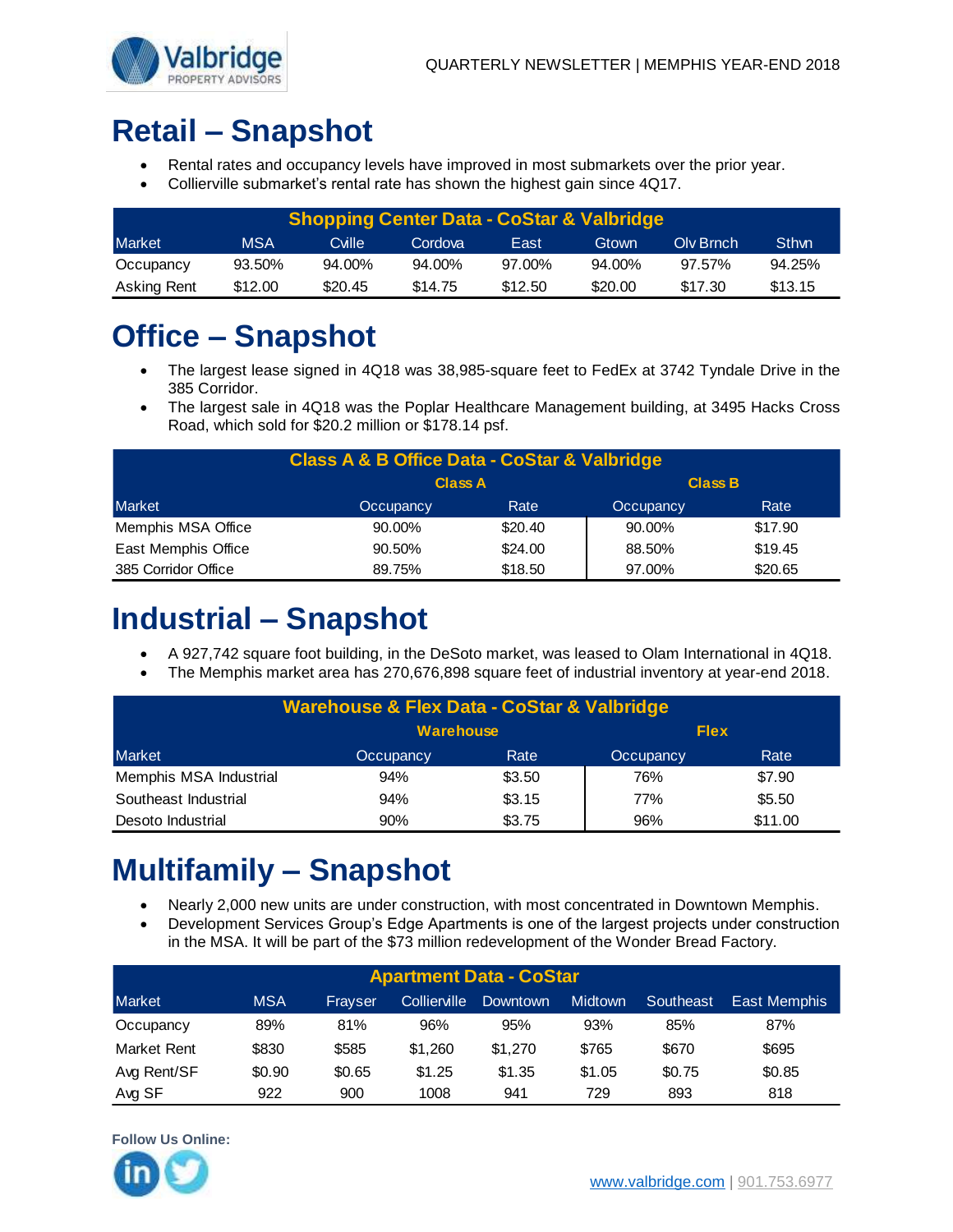

## **Cap Rates – National**

According to the **Situs Real Estate Research Corporation (RERC)** *"Real Estate Report"* and **PricewaterhouseCoopers (PwC)** "Real Estate Investor Survey," cap rates have trended upward in several categories. The rates shown below apply to modern Class A properties with occupancy by creditworthy tenants, good to excellent locations and/or contractual rent growth.

| <b>National Rates - Situs RERC &amp; PWC</b> |       |                  |         |                  |  |  |  |  |
|----------------------------------------------|-------|------------------|---------|------------------|--|--|--|--|
|                                              |       | <b>Cap Rates</b> |         | Value Trend From |  |  |  |  |
| Property                                     | Low   | <b>High</b>      | Average | <b>Prior Qtr</b> |  |  |  |  |
| <b>Retail Strip Center</b>                   | 4.00% | 9.50%            | 6.20%   | Decrease         |  |  |  |  |
| Suburban Office                              | 5.00% | 10.00%           | 6.57%   | Decrease         |  |  |  |  |
| Flex Industrial                              | 6.50% | 8.00%            | 7.30%   | Stable           |  |  |  |  |
| Warehouse                                    | 4.50% | 7.30%            | 5.13%   | Decrease         |  |  |  |  |
| Apartment                                    | 3.50% | 8.50%            | 5.18%   | Decrease         |  |  |  |  |
| <b>Average for All Properties</b>            | 4.70% | 8.66%            | 6.08%   | <b>Decrease</b>  |  |  |  |  |

## **Cap Rates – Net Leased**

Cap rates for industrial tenants increased in the fourth quarter of 2018. The retail and office cap rates have remained relatively stable in the fourth quarter. The majority of net lease participants expect stable cap rates in the near term, according to **The Boulder Group**.

| <b>Net Lease National Asking Cap Rates - The Boulder Group</b> |       |       |                       |  |  |  |  |
|----------------------------------------------------------------|-------|-------|-----------------------|--|--|--|--|
| Property                                                       | 4Q18  | 3Q18  | Change from Prior Qtr |  |  |  |  |
| Retail                                                         | 6.25% | 6.25% | Stable                |  |  |  |  |
| Office                                                         | 7.02% | 7.00% | Stable                |  |  |  |  |
| <b>Industrial</b>                                              | 7.07% | 7.02% | Increase              |  |  |  |  |
| <b>Average for All Properties</b>                              | 6.78% | 6.76% | <b>Stable</b>         |  |  |  |  |

### **Commercial Sale Volume & Pricing**

This data applies to "non-bank" transactions and was published by **Chandler Reports, LLC**. There were 29 bank sales reported in 2018 vs. 42 for 2017. The average bank sale price in 2018 was \$2,312,903 vs. \$1,141,763 in 2017.

| <b>Commercial Sales - Shelby County</b> |             |             |           |  |  |  |  |
|-----------------------------------------|-------------|-------------|-----------|--|--|--|--|
| YTD through                             | 2018        | 2017        | % Chng    |  |  |  |  |
| Retail                                  | 260         | 324         | $-19.75%$ |  |  |  |  |
| Office                                  | 141         | 126         | 11.90%    |  |  |  |  |
| Industrial                              | 124         | 133         | $-6.77%$  |  |  |  |  |
| Multi-Family                            | 134         | 142         | $-5.63%$  |  |  |  |  |
| Land                                    | 255         | 274         | $-6.93%$  |  |  |  |  |
| <b>Total Transactions</b>               | 914         | 999         | $-8.51%$  |  |  |  |  |
| <b>Average Sale Price/Sale</b>          | \$1,529,773 | \$1,560,784 | $-1.99%$  |  |  |  |  |

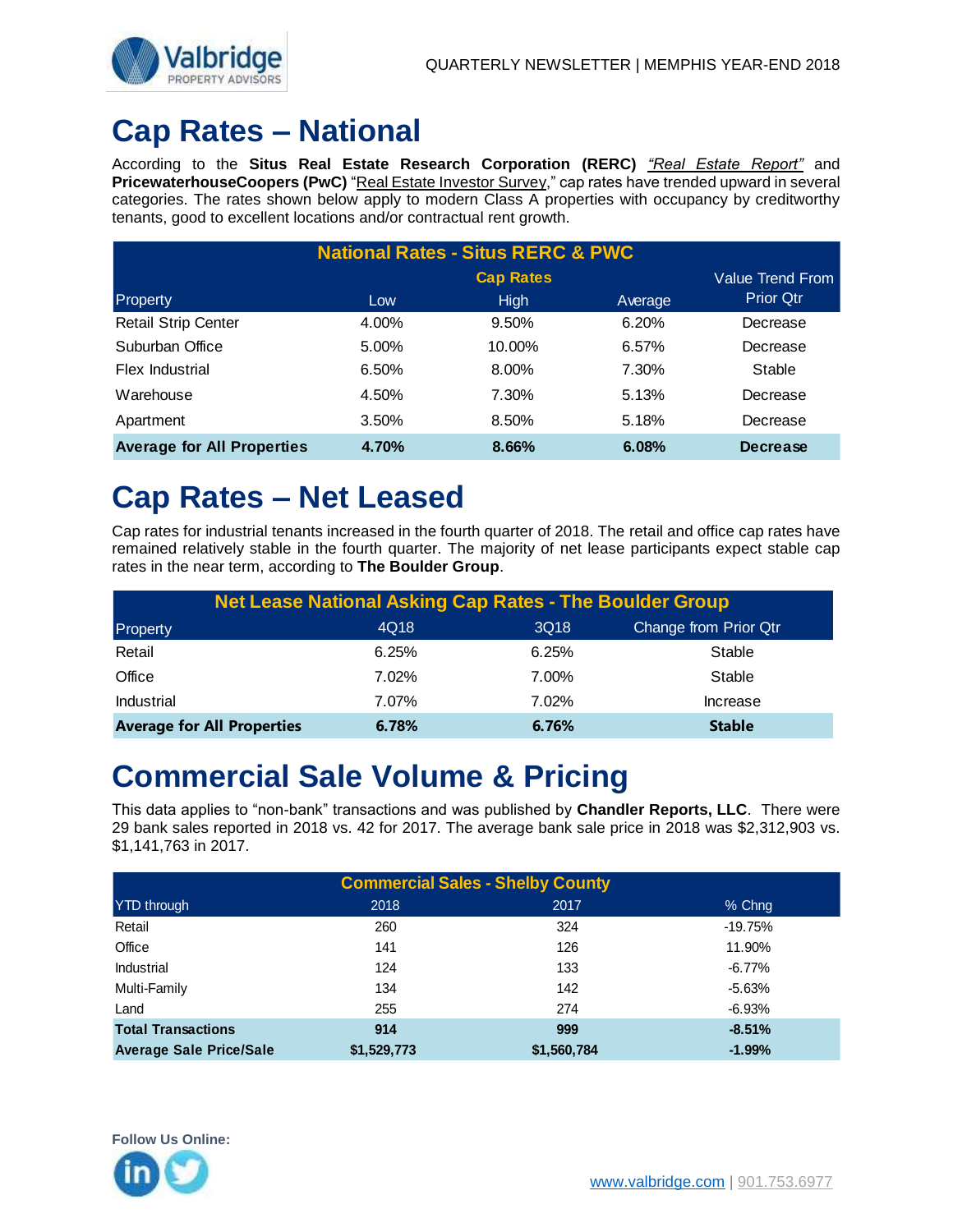

## **Single Family Home Sales & Prices**

According to the **Memphis Area Association of Realtors**, total sales volume and average sales price increased in 4Q18 compared to 4Q17 in Shelby, Fayette & Tipton Counties. New home sales show an increase in volume and average sale price.

| <b>Existing Home Sale Statistics - MAAR.org</b> |               |               |          | <b>New Home Sale Statistics - MAAR.org</b> |              |              |         |
|-------------------------------------------------|---------------|---------------|----------|--------------------------------------------|--------------|--------------|---------|
| Shelby, Fayette & Tipton Counties               |               |               |          | Shelby, Fayette & Tipton Counties          |              |              |         |
| YTD through                                     | 4Q18          | 4Q17          | $%$ Chng | <b>YTD through</b>                         | 4Q18         | 4Q17         | % Chng  |
| No. of Sales                                    | 4.585         | 4.354         | 5.3%     | No. of Sales                               | 221          | 234          | $-5.6%$ |
| Avg. Price                                      | \$166,555     | \$167.196     | $-0.4%$  | Avg. Price                                 | \$359,658    | \$353,158    | 1.8%    |
| \$ Volume                                       | \$763,653,147 | \$727,971,384 | 4.9%     | \$ Volume                                  | \$79,484,418 | \$82,638,972 | $-3.8%$ |

## **Lot Supply & New Home Data**

New home inventory has remained relatively stable since 2017. Lot supply continues to shrink, and new home permits are up 3% from November 2017 according to **MarketGraphics Research Group, Inc**.

| <b>Lot Supply &amp; Housing Permits - MSA</b> |               | <b>Trailing 12 Mos. Starts</b>  |          |           |               |       |
|-----------------------------------------------|---------------|---------------------------------|----------|-----------|---------------|-------|
| <b>MarketGraphics Research Group, Inc.</b>    | County        | <b>Nov-18</b>                   |          |           |               |       |
| 12 Months through                             | <b>Nov-18</b> | <b>Nov-17</b>                   | Chng     | % Chng    | Crittenden    | 70    |
| Developed Lots                                | 6,033         | 7,530                           | (1, 497) | $-24.81%$ | DeSoto        | 803   |
| New Home Permits                              | 3,013         | 2,923                           | 90       | 2.99%     | Fayette       | 183   |
| <b>Yrs. Supply</b>                            | 2.00          | 2.58                            | (0.57)   | $-29%$    | Shelby        | 653   |
|                                               |               | <b>NEW HOME INVENTORY - MSA</b> |          |           | Tipton        | 66    |
| Period Ended July 2018                        | 2015          | 2016                            | 2017     | 2018      | <b>Totals</b> | 1.775 |
| Inventory                                     | 1,088         | 1.051                           | 1.143    | 1.214     |               |       |

# **Employment**

As of year-end 2018, the unemployment rate for the MSA was 3.7%, which is unchanged from year-end 2017 according to **The Bureau of Labor Statistics – Year End – National & State Seasonally Adjusted**.

| <b>Unemployment Rates</b> |                |                |                |                |                |                |                |                |  |
|---------------------------|----------------|----------------|----------------|----------------|----------------|----------------|----------------|----------------|--|
| Area                      | <b>YE 2011</b> | <b>YE 2012</b> | <b>YE 2013</b> | <b>YE 2014</b> | <b>YE 2015</b> | <b>YE 2016</b> | <b>YE 2017</b> | <b>YE 2018</b> |  |
| Memphis, MSA              | 8.4%           | 8.3%           | 7.6%           | 6.8%           | 5.4%           | 4.9%           | 3.7%           | 3.7%           |  |
| Shelby County, TN         | 8.4%           | 8.4%           | 7.9%           | 7.0%           | 5.3%           | 5.1%           | 3.6%           | 3.6%           |  |
| Tipton County, TN         | $9.0\%$        | $9.0\%$        | 8.5%           | 7.7%           | 6.1%           | 5.3%           | 3.9%           | 3.6%           |  |
| Favette County, TN        | 8.6%           | 8.6%           | 8.1%           | 6.6%           | 5.5%           | 5.1%           | 3.6%           | 3.3%           |  |
| Crittenden County, AR     | 10.1%          | 8.8%           | 7.4%           | 7.1%           | 4.7%           | 4.2%           | 4.1%           | 4.0%           |  |
| DeSoto County, MS         | 6.8%           | 6.3%           | 5.3%           | 5.0%           | 4.7%           | 3.8%           | 3.2%           | 3.7%           |  |
| Marshall County, MS       | 10.9%          | 10.4%          | 9.0%           | 7.5%           | 6.8%           | 5.1%           | 4.4%           | 4.7%           |  |
| Tunica County, MS         | 13.8%          | 12.8%          | 11.6%          | 11.9%          | 8.5%           | 7.2%           | 5.1%           | 5.3%           |  |
| Tate County, MS           | 9.5%           | 9.1%           | 8.0%           | 7.6%           | 6.6%           | 5.2%           | 4.5%           | 4.6%           |  |
| Benton County, MS         | 11.5%          | 10.0%          | 9.5%           | 8.4%           | 7.3%           | 5.6%           | 5.0%           | 5.3%           |  |